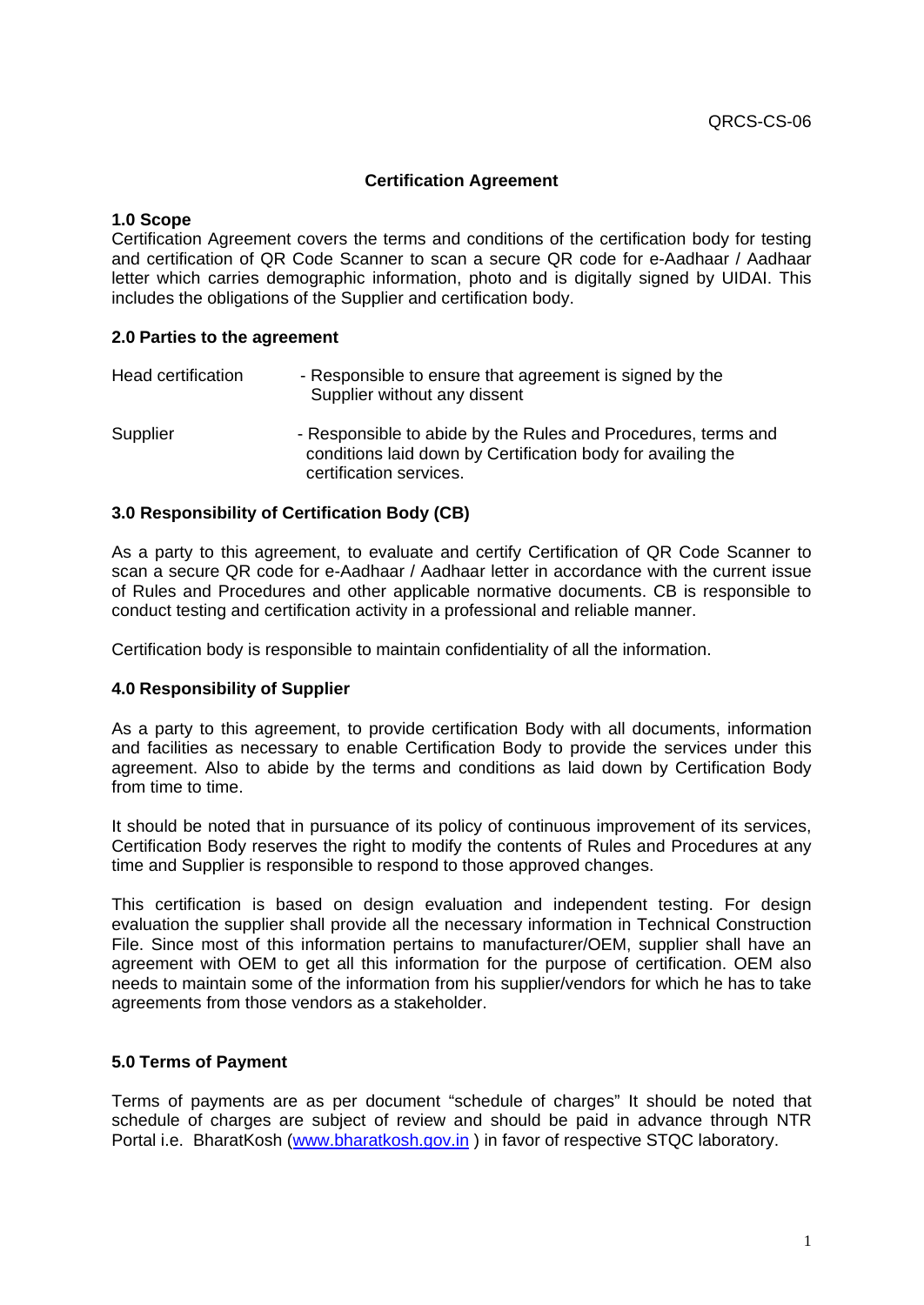# **6.0 Invoices**

Invoice shall be submitted by test laboratory before initiating testing, evaluation and Certification activity.

# **7.0 Liability**

The Certificate given to a Supplier under the scheme shall not be regarded as in any way diminishing the mutual contractual responsibilities/ obligations between the Supplier and his customer. While the certificate will normally be a sound indicator of the capability of Supplier to; in line with the applicable standards and normative documents, it should not be taken as a sort of guarantee accorded by the Certification Body.

# **8.0 Indemnity**

The organization shall fully and effectively indemnify Certification Body against all costs, claims, actions and demands arising from:

i) The services provided by Certification Body provided the claims do not arrive from the unlaw full acts or omission of certification body.

ii) The use or misuse by the organization of Certificate and/or logo provided by Certification Body in accordance with this agreement.

iii) Any breach of this agreement.

# **9.0 Obligations of Supplier**

# **9.1 A Supplier/ organization holding a valid Certificate shall:**

Supplier shall abide by the Rules & procedures of the certification scheme and

a) Comply in all respects with the Applicable standards and normative documents.

b) Submit to the Certification Body for information, the form in which he proposes to use the Certificate.

c) Not use the Certificate in any manner which may mislead the interpretation.

d) Not make any change to the System which formed the basis for grant or continuation of registration and which prevents compliance with the product standard.

e) Document all changes made to the System and make available records of such changes to the Certification Body.

f) Keep records of all customer complaints in respect of products, process or service and corresponding remedial measures related to System.

g) Upon suspension or cancellation / withdrawal of Certificate, discontinue of use of

 certificate and logo/ mark in all advertising material and other matter which contains any reference thereto; and

h) Pay all financial dues to the STQC Directorate as prescribed.

**Note :** the Supplier/ organization is not entitled to any refund of fees paid or cost incurred in the event of non-renewal, suspension, withdrawal/ cancellation, modification of certificate.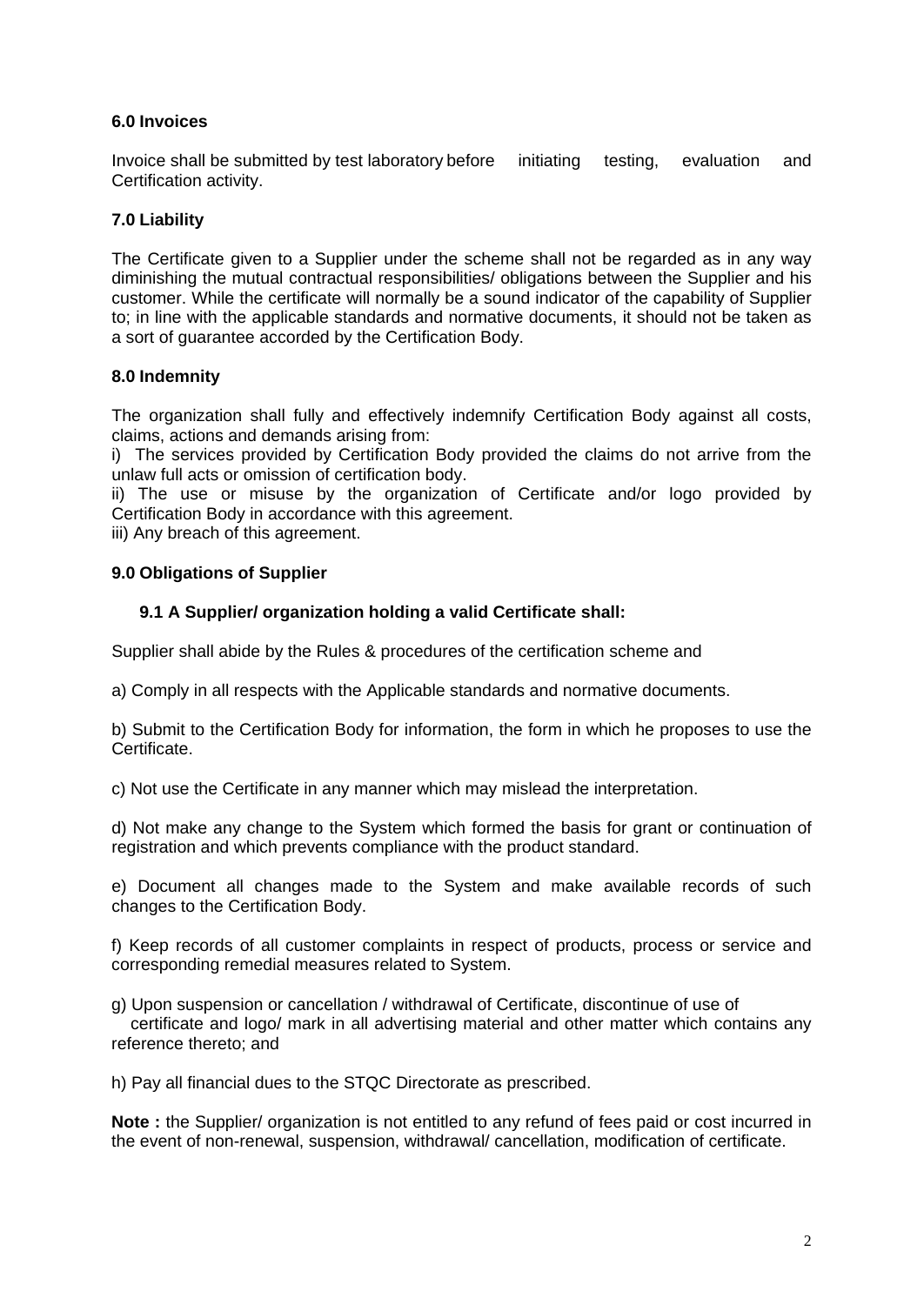## **9.2 Obligation of Supplier Related With Testing, Use of Test Report and of Certification Body:**

a) The test report issued by the Certification Body is not to be used for any legal purposes and shall not be produced in the court of Law.

b) The test report shall not be misused.

c) The test report must be reproduced in full and in no case, this should partially be reproduced.

d) The test report shall not be regarded in any way diminishing the contractual requirements between the buyers and sellers.

e) The Certification Body provides the services solely for the benefit of the Supplier. As the sole intended beneficiary, the Certification Body has a right to enforce this agreement over the Supplier.

f) This agreement is not enforceable by any third parties, including, the general public, the Supplier's customers, creditors, potential investors, shareholders or other developers or testers who are working for or in conjunction with the Supplier.

g) The test report provided by the certification body to the Supplier is for the benefit and guidance to the Supplier only, and not intended for communication to a broader audience.

h) The Certification Body and the Supplier have arrived at the extent and depth of testing that can reasonably achieved despite the Certification Body Supplier's other constraints and the product's design and reliability.

i) The Certification Body shall have no liability for any damages to the Supplier or consequential damages (including lost profits) of the Supplier or any third party, even if the Centre has been advised of the possibility of such damages.

j) The conditions are subject to change/ modification without any prior notice.

k) The Certification Body does not endorse the ownership of the product claimed, if any, by the Supplier.

l) The test lab/ Certification Body has only tested the product as a black box as received from the Supplier and in no way addressed the issue of violation, if any, of the intellectual product rights.

m) The responsibility of confirming the correctness of the contents was that of the supplier and NOT that of the Certification Body. The Certification Body has only checked the quality of the product assuming that the contents are correct and appropriate.

n) The Certification Body considers the Supplier's test results and other product related information as confidential information of Supplier and agrees not disclose to any third party without prior written consent of Supplier.

o) In case of any technical dispute, disagreement or interpretation, the decision of certification Body shall be final and binding on both the parties.

p) Product to be tested and associated documentation shall be given free of charge.